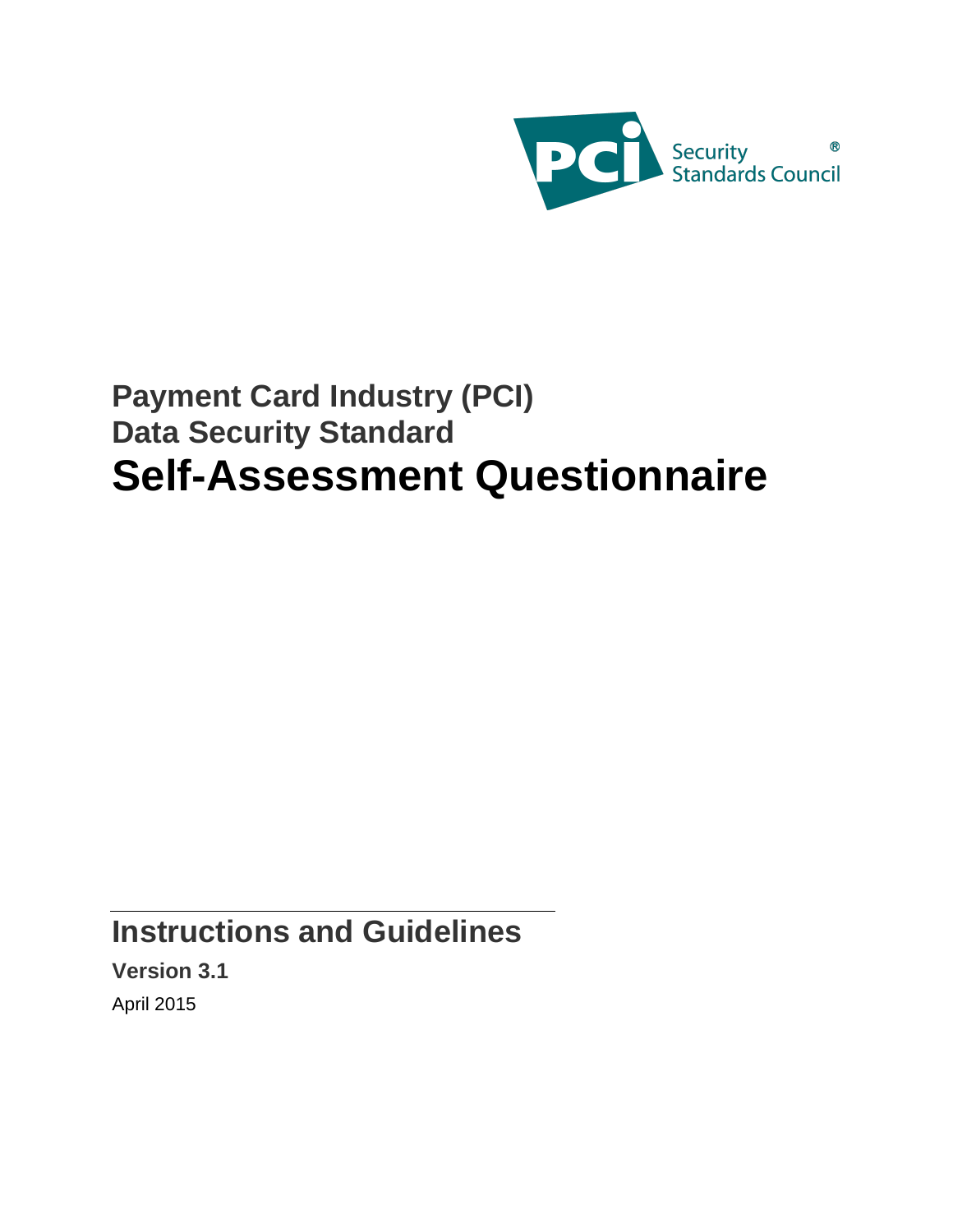

# <span id="page-1-0"></span>**Document Changes**

| <b>Date</b>       | <b>Version</b> | <b>Description</b>                                                                                                                                                                                                                                          |
|-------------------|----------------|-------------------------------------------------------------------------------------------------------------------------------------------------------------------------------------------------------------------------------------------------------------|
| October 1, 2008   | 1.2            | To align content with new PCI DSS v1.2 and to implement minor<br>changes noted since original v1.1.                                                                                                                                                         |
| October 28, 2010  | 2.0            | To align content with new PCI DSS v2.0 and clarify SAQ environment<br>types and eligibility criteria.<br>Addition of SAQ C-VT for Web-based Virtual Terminal merchants                                                                                      |
| June 2012         | 2.1            | Addition of SAQ P2PE-HW for merchants who process cardholder data<br>only via hardware payment terminals included in a validated and PCI<br>SSC-listed PCI Point-to-Point Encryption (P2PE) solution.<br>This document is for use with PCI DSS version 2.0. |
| <b>April 2015</b> | 3.1            | To align content with PCI DSS v3.1, including addition of SAQs A-EP<br>and B-IP, and clarify eligibility criteria for existing SAQs.                                                                                                                        |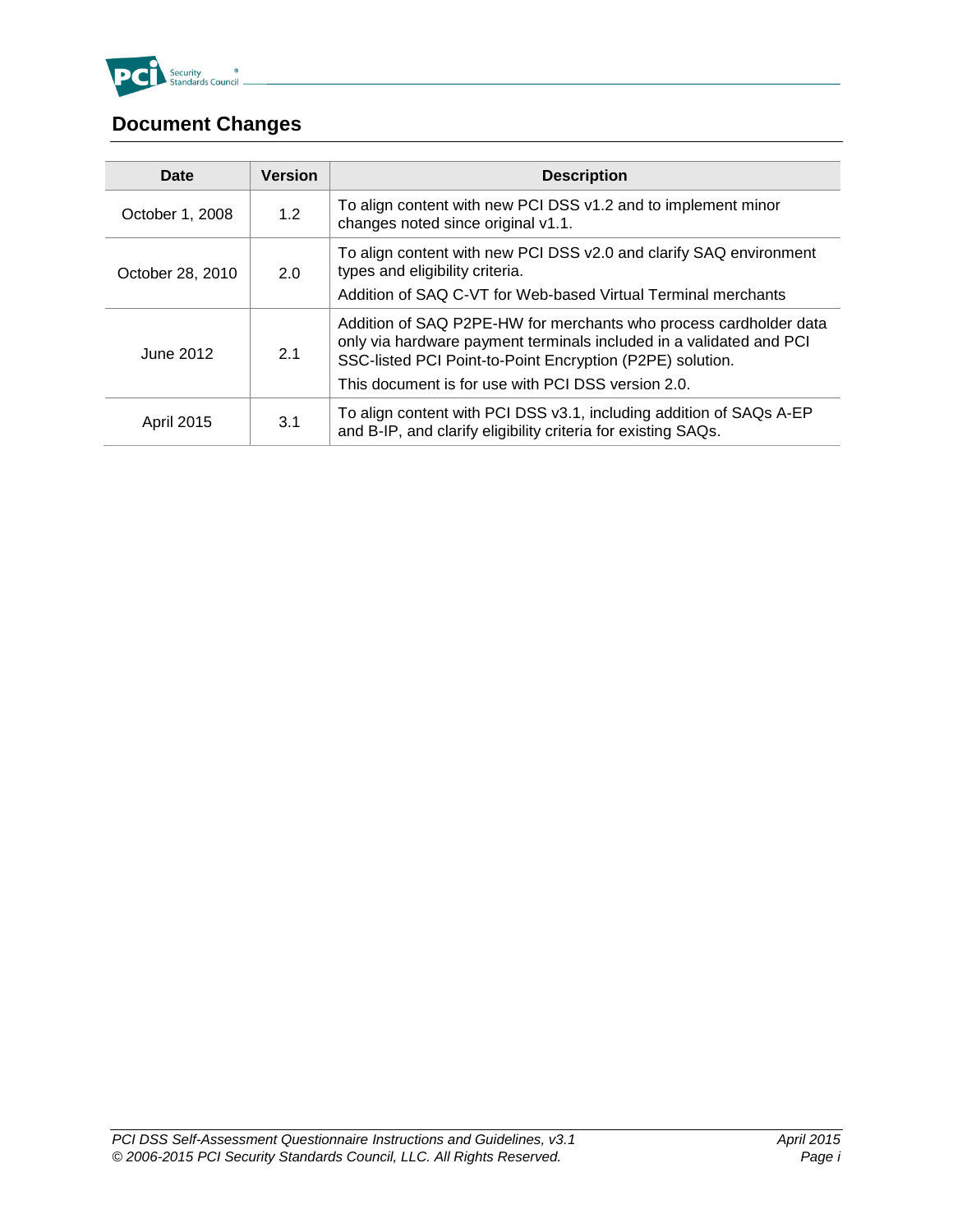

## **Table of Contents**

| SAQ A - Card-not-present Merchants, All Cardholder Data Functions Fully Outsourced  10             |
|----------------------------------------------------------------------------------------------------|
| SAQ A-EP - Partially Outsourced E-Commerce Merchants Using a Third-Party Website for Payment       |
| SAQ B - Merchants with Only Imprint Machines or Only Standalone, Dial-Out Terminals. No Electronic |
| SAQ B-IP - Merchants with Standalone, IP-Connected PTS Point-of-Interaction (POI) terminals, No    |
| SAQ C-VT - Merchants with Web-Based Virtual Terminals, No Electronic Cardholder Data Storage. 14   |
| SAQ C - Merchants with Payment Application Systems Connected to the Internet, No Electronic        |
| SAQ P2PE - Merchants using Only Hardware Payment Terminals in a PCI SSC-listed P2PE Solution,      |
|                                                                                                    |
|                                                                                                    |
|                                                                                                    |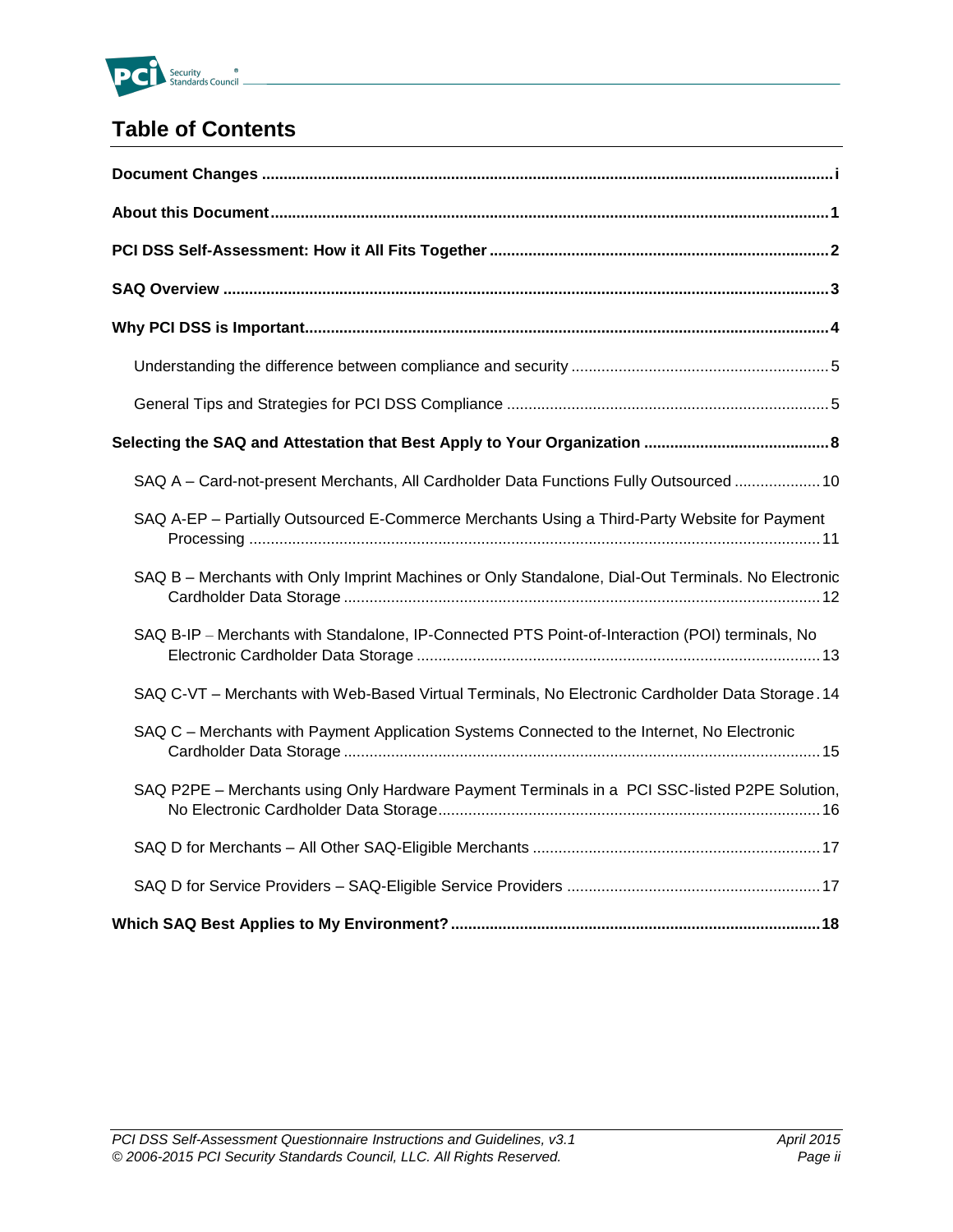

## <span id="page-3-0"></span>**About this Document**

This document was developed to help merchants and service providers understand the Payment Card Industry Data Security Standard (PCI DSS) Self-Assessment Questionnaires (SAQs). In order to understand why PCI DSS is important to your organization, what strategies your organization can use to facilitate PCI DSS compliance validation, and whether your organization is eligible to complete one of the shorter SAQs, we recommend that you review this Instructions and Guidelines document in its entirety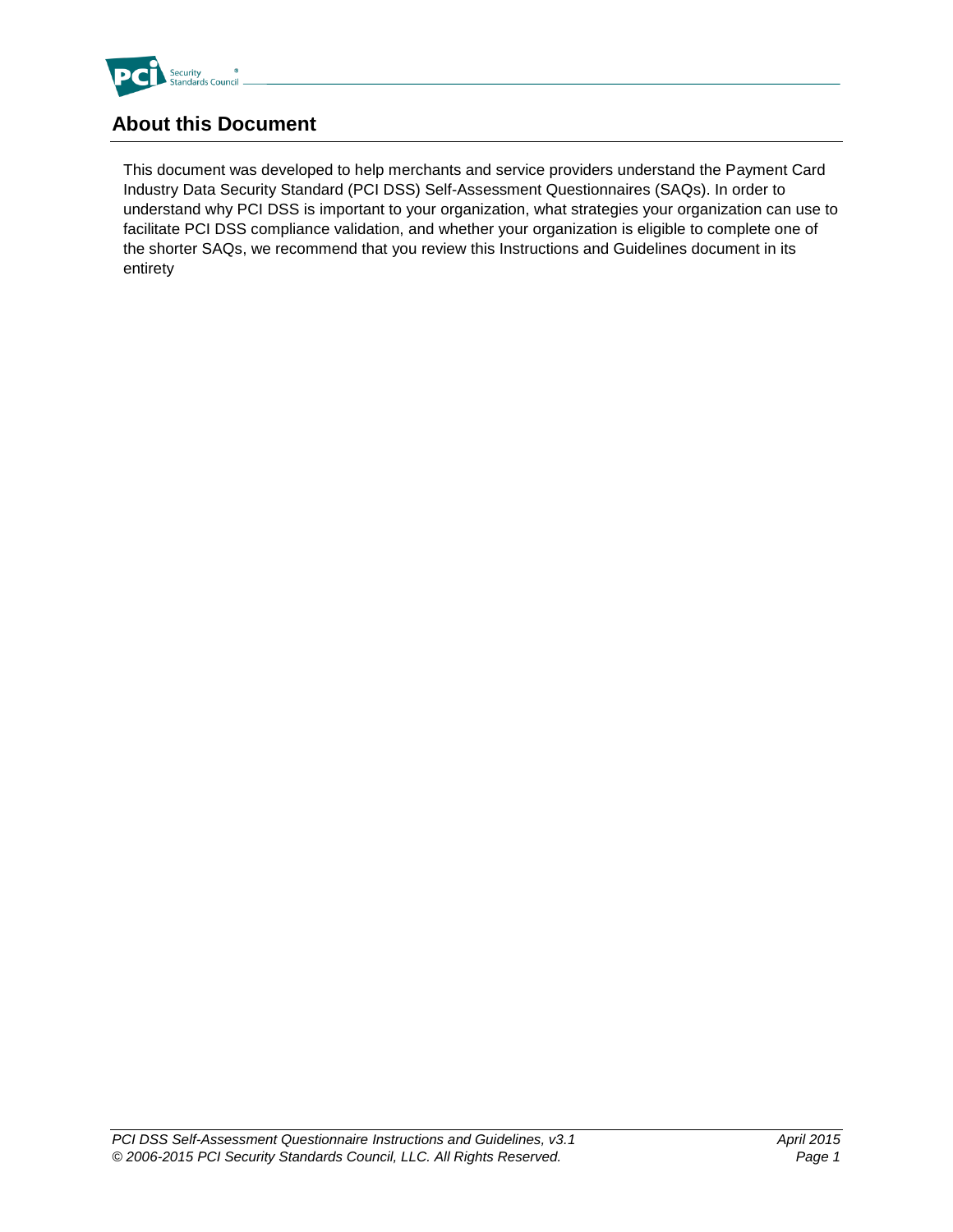

## <span id="page-4-0"></span>**PCI DSS Self-Assessment: How it All Fits Together**

The PCI DSS and supporting documents represent a common set of industry tools to help ensure the safe handling of cardholder data. The standard itself provides an actionable framework for developing a robust security process—including preventing, detecting, and reacting to security incidents. To reduce the risk of compromise and mitigate the impact if it does occur, it is important for all entities that store process, or transmit cardholder data to be compliant.

The chart below outlines the tools in place to help organizations with PCI DSS compliance and selfassessment.



These and other related documents can be found at [www.pcisecuritystandards.org.](http://www.pcisecuritystandards.org/)

*\* Note: Information Supplements provide supplemental information and guidance only, and do not replace or supersede any requirements in PCI DSS.*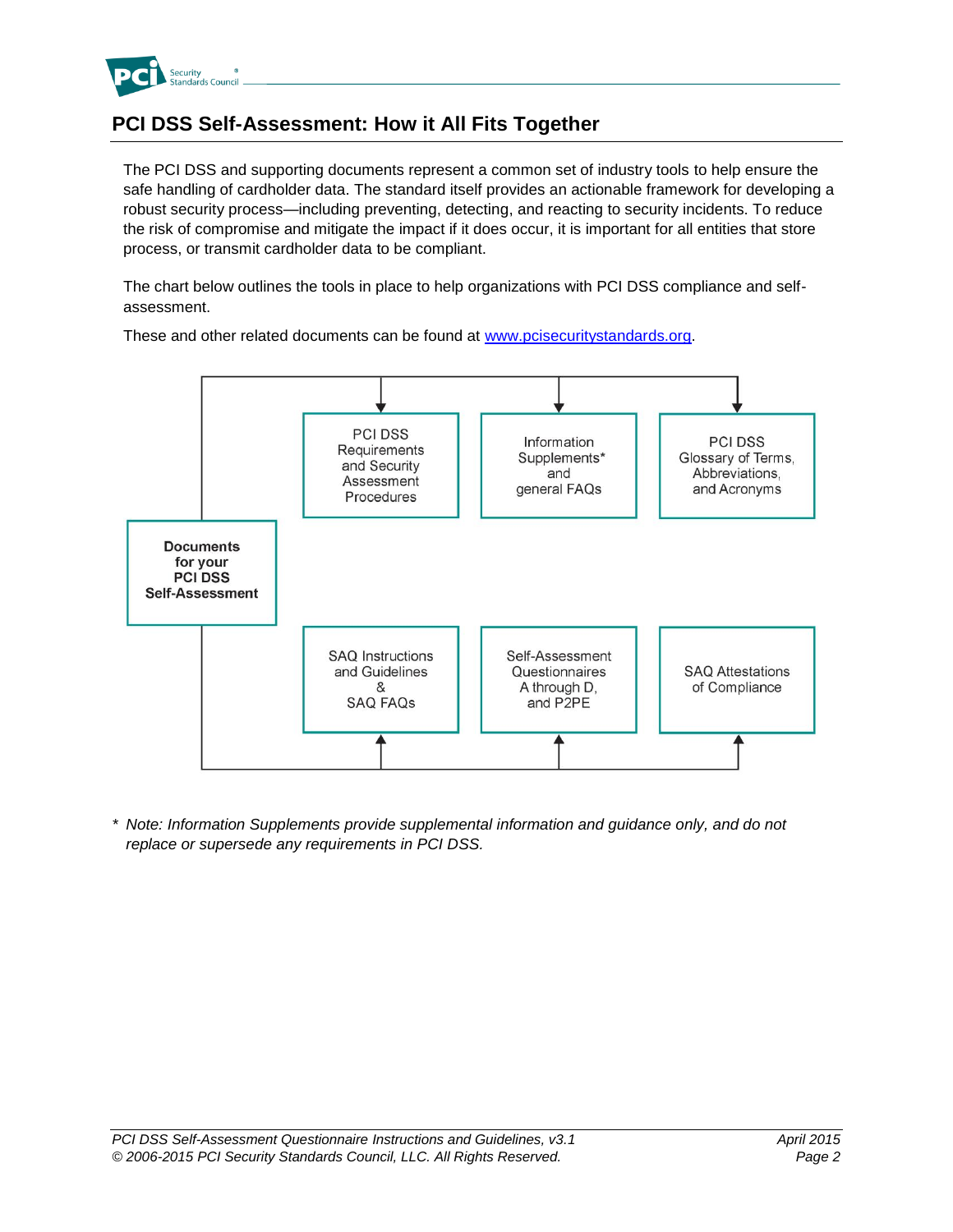

## <span id="page-5-0"></span>**SAQ Overview**

The *PCI DSS Self-Assessment Questionnaires* (SAQs) are validation tools intended to assist merchants and service providers in self-evaluating their compliance with the PCI DSS. There are multiple versions of the PCI DSS SAQs to meet various scenarios. This document has been developed to help your organization determine which SAQ(s) best applies to your environment.

The PCI DSS SAQ is a validation tool for merchants and service providers not required by their respective acquirers or payment brand(s) to submit a PCI DSS Report on Compliance (ROC)*.* Please consult your acquirer or payment brand for details regarding PCI DSS validation requirements.

Each PCI DSS SAQ consists of the following components:

- 1. Questions correlating to the PCI DSS requirements, as appropriate for different environments: See "Selecting the SAQ and Attestation that Best Apply to Your Organization" in this document. This section also includes a column for "Expected Testing" which is based on the testing procedures in PCI DSS.
- 2. Attestation of Compliance: The Attestation includes your declaration of eligibility for completing the applicable SAQ and the subsequent results of a PCI DSS self-assessment.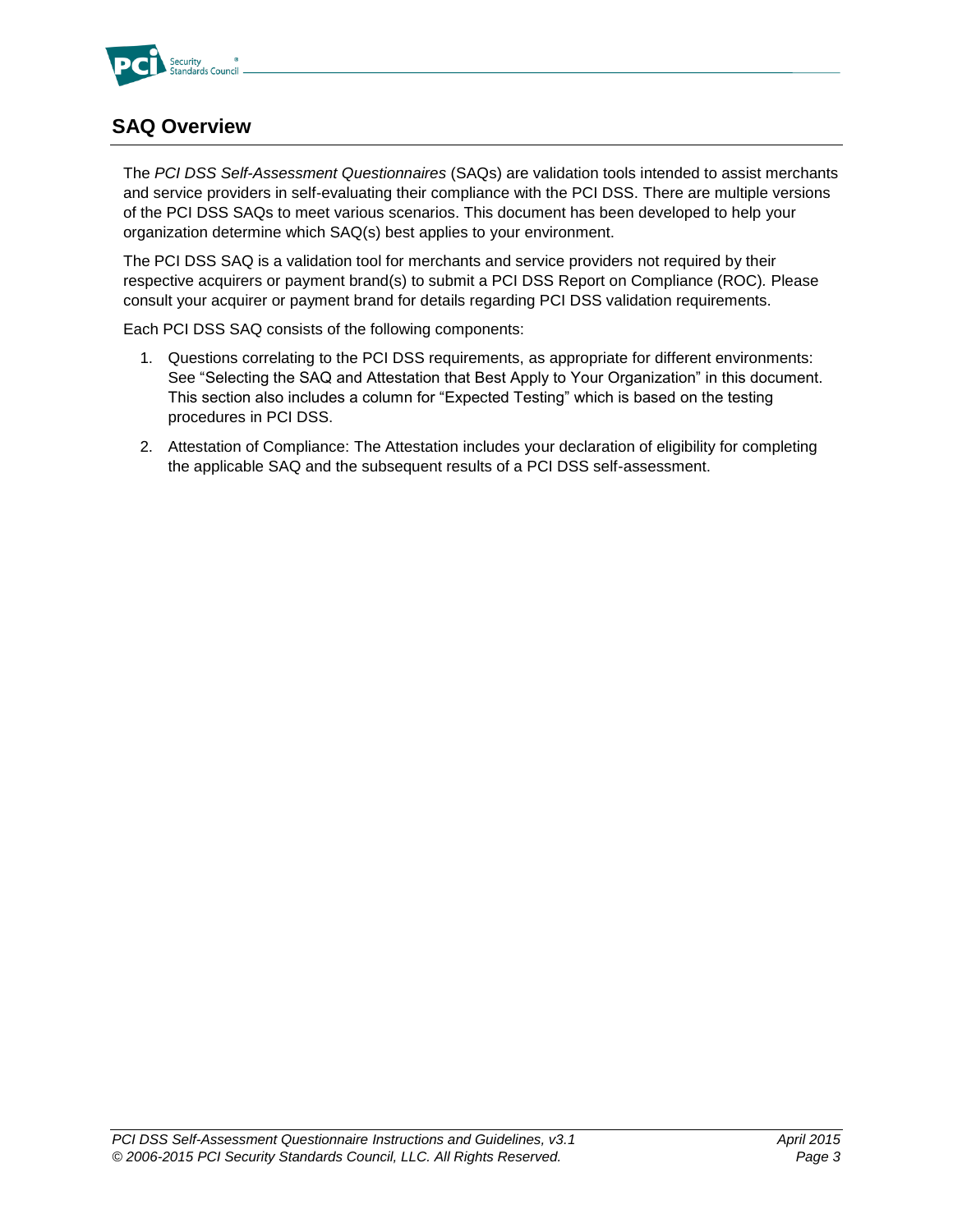

## <span id="page-6-0"></span>**Why PCI DSS is Important**

The members of the PCI Security Standards Council (American Express, Discover, JCB, MasterCard, and Visa) continually monitor occurrences of account data compromise. These compromises cover the full spectrum of organizations, from very small to very large merchants and service providers.

A security breach and subsequent compromise of payment card data has far-reaching consequences for affected organizations, including:

- 1. Regulatory notification requirements,
- 2. Loss of reputation,
- 3. Loss of customers,
- 4. Potential financial liabilities (for example, regulatory and other fees and fines), and
- 5. Litigation.

Forensic analysis of compromises has shown that common security weaknesses, which are addressed by PCI DSS controls, are often exploited because the PCI DSS controls either were not in place or were poorly implemented when the compromise occurred. PCI DSS was designed and includes detailed requirements for exactly this reason—to minimize the chance of compromise and the effects if a compromise does occur.

Examples of common PCI DSS control failures include, but are not limited to:

- Storage of sensitive authentication data (SAD), such as track data, after authorization (Requirement 3.2). Many compromised entities were unaware that their systems were storing this data.
- **Inadequate access controls due to improperly installed point-of-sale (POS) systems, allowing** malicious users in via paths intended for POS vendors (Requirements 7.1, 7.2, 8.2, and 8.3).
- Default system settings and passwords not changed when the system was installed (Requirement 2.1).
- Unnecessary and insecure services not removed or secured when the system was installed (Requirements 2.2.2 and 2.2.3).
- Poorly coded web applications resulting in SQL injection and other vulnerabilities, which allow access to the database storing cardholder data directly from the website (Requirement 6.5).
- **Missing and outdated security patches (Requirement 6.2).**
- **Lack of logging (Requirement 10).**
- **EXECT ACCO TERGO FILMO TERGO FILMO FILMO FILMO FILMO FILMO FILMO FILMO FILMO FILMO FILMO FILMO FILMO FILMO FILMO FILMO FILMO FILMO FILMO FILMO FILMO FILMO FILMO FILMO FILMO FILMO FILMO FILMO FILMO FILMO FILMO FILMO FILMO** and file integrity monitoring systems) (Requirements 10.6, 11.2, 11.4 and 11.5).
- Poor scoping decisions—for example, excluding part of the network from PCI DSS scope due to inadequate network segmentation that was not verified to be effective. This results in the cardholder data environment being unknowingly exposed to weaknesses in other parts of the network that have not been secured according to PCI DSS (for example, from unsecured wireless access points and vulnerabilities introduced via employee e-mail and web browsing) (Requirements 1.2, 1.3 and 1.4).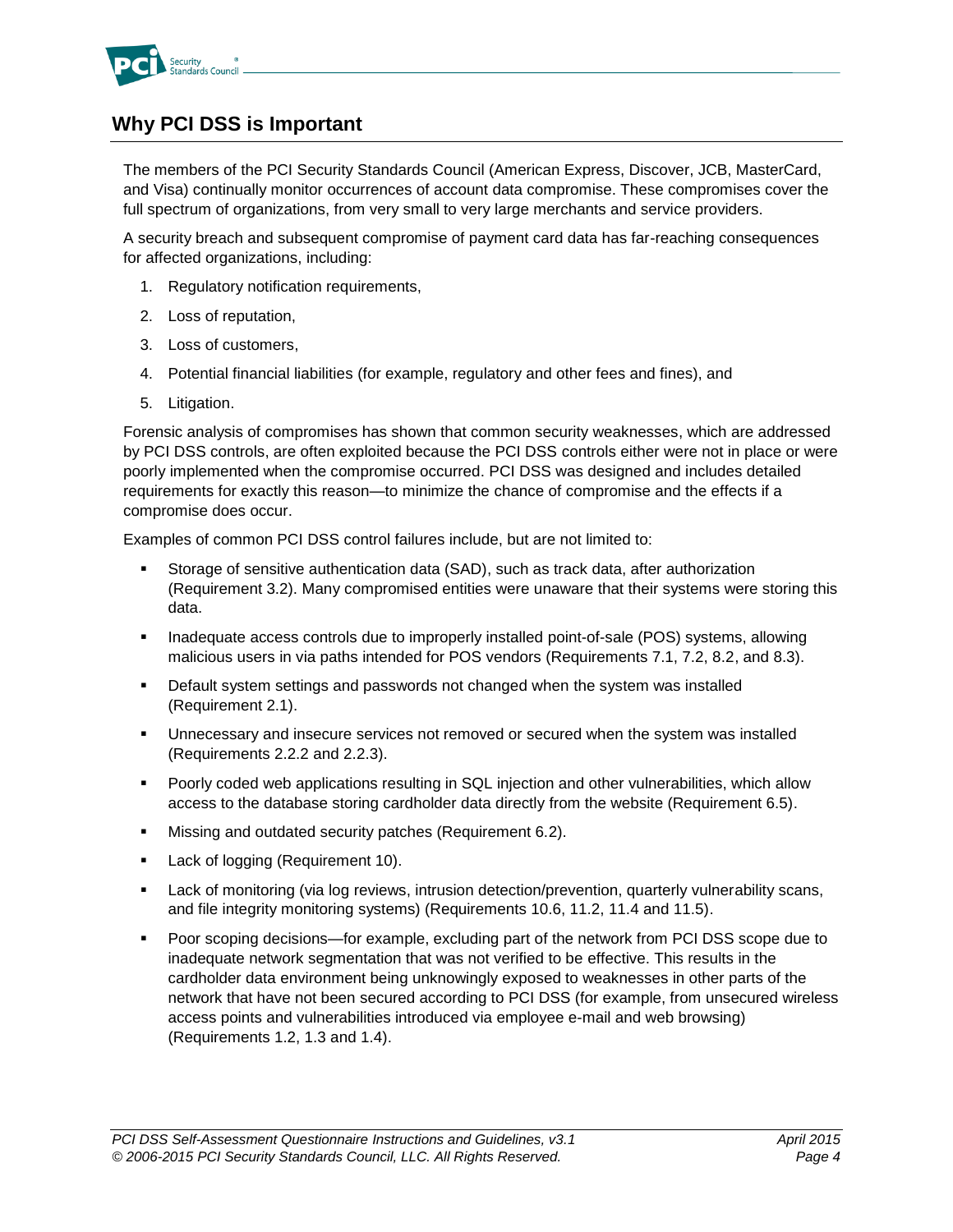

#### <span id="page-7-0"></span>**Understanding the difference between compliance and security**

It's important to recognize the difference between being compliant and being secure. Being compliant with PCI DSS at one point in time does not prevent things from changing in your environment, which—if the proper controls are not implemented—could impact your security. You should therefore ensure that PCI DSS controls continue to be implemented properly as part of business-as-usual (BAU) activities and as defined by your overall security strategy. This will enable you to monitor the effectiveness of your organization's security controls on an ongoing basis and maintain your PCI DSS compliant environment between PCI DSS assessments. Examples of how PCI DSS should be incorporated into BAU activities are provided in the "Implementing PCI DSS into Business-as-Usual Processes" section in the PCI DSS.

Additionally, the PCI DSS security requirements are intended for the protection of payment card data, and your organization may have other sensitive data and assets that need protecting which could be outside of the scope of PCI DSS. Therefore, while PCI DSS compliance, if properly maintained, can certainly contribute to overall security, it should not be viewed as a replacement for a robust, organization-wide security program.

#### <span id="page-7-1"></span>**General Tips and Strategies for PCI DSS Compliance**

Following are some general tips and strategies for beginning your PCI DSS compliance efforts. These tips may help you eliminate storage of cardholder data you do not need, isolate the data you do need to defined and controlled centralized areas, and may allow you to limit the scope of your PCI DSS compliance validation effort. For example, by eliminating cardholder data that you don't need and/or isolating the data that you do need to defined and controlled areas, you can remove systems and networks that don't store, process, or transmit cardholder data—and that don't connect to systems that do—from the scope of your self-assessment.

**1. Sensitive Authentication Data (includes the full track contents of the magnetic stripe or equivalent data on a chip, card verification codes and values, PINs, and PIN blocks):** 



Make sure you *never store this data* after authorization:

- **2. Ask your POS vendor about the security of your system, with the following suggested questions:**
	- a. Have default settings and passwords been changed on the systems and databases that are part of the POS system?
	- b. Do you access my POS system remotely? If so, have you implemented appropriate controls to prevent others from accessing my POS system, such as using secure remote access methods and not using common or default passwords? How often do you access my POS device remotely and why? Who is authorized to access my POS remotely?
	- c. Have all unnecessary and insecure services been removed from the systems and databases that are part of the POS system?
	- d. Is my POS software validated to the Payment Application Data Security Standard (PA-DSS)? (Refer to PCI SSC's list of Validated Payment Applications.)
	- e. Does my POS software store sensitive authentication data, such as track data or PIN blocks? If so, this storage is prohibited: how quickly can you help me remove it?
	- f. Does my POS software store primary account numbers (PANs)? If so, this storage must be protected: how is the POS protecting this data?
	- g. Will you document the list of files written by the application with a summary of each file's contents to verify that the above-mentioned, prohibited data is not stored?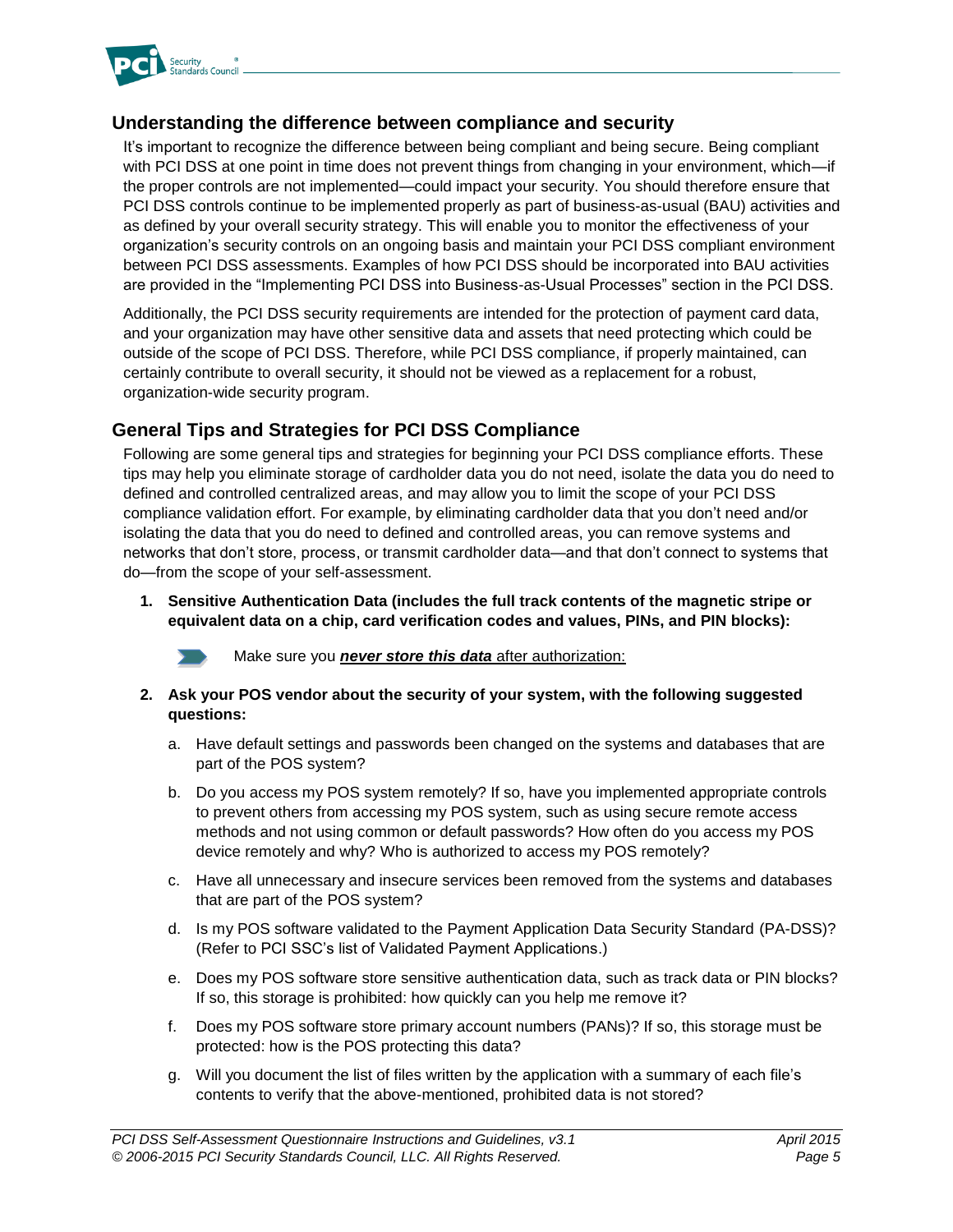

- h. Does my POS software enforce complex and unique passwords for all user access?
- i. Can you confirm that you do not use common or default passwords for access to my system and other merchant systems you support?
- j. Have all the systems and databases that are part of the POS system been patched with all applicable security updates?
- k. Is the logging capability turned on for the systems and databases that are part of the POS system?
- l. If prior versions of my POS software stored sensitive authentication data, has this feature been removed during current updates to the POS software? Was a secure wipe utility used to remove this data?

#### **3. Cardholder data—if you don't need it, don't store it!**

- a. Payment brand rules allow for the storage of primary account number (PAN), expiration date, cardholder name, and service code.
- b. Take inventory of all the reasons and places you store this data. If the data doesn't serve a legitimate business purpose, consider eliminating it.
- c. Think about whether the storage of that data and the business process it supports are worth the following:
	- i. The risk of having the data compromised.
	- ii. The additional PCI DSS controls that must be applied to protect that data.
	- iii. The ongoing maintenance efforts to remain PCI DSS compliant over time.

#### **4. Cardholder data—if you do need it, consolidate and isolate it.**

You can limit the scope of a PCI DSS assessment by consolidating data storage in a defined environment and isolating the data through the use of proper network segmentation. For example, if your employees browse the Internet and receive e-mail on the same machine or network segment as cardholder data, consider segmenting (isolating) the cardholder data onto its own machine or network segment (for example, via routers or firewalls). If you can isolate the cardholder data effectively, you may be able to focus your PCI DSS efforts on just the isolated part rather than including all your machines.

#### **5. Compensating Controls**

Compensating controls may be considered for most PCI DSS requirements when an organization cannot meet the technical specification of a requirement, but has sufficiently mitigated the associated risk through alternative controls. If your organization does not have the exact control specified in PCI DSS but has other controls in place that satisfy the PCI DSS definition of compensating controls (see "Compensating Controls" in PCI DSS Appendix B, and also in the *PCI DSS and PA-DSS Glossary of Terms, Abbreviations, and Acronyms*), your organization should do the following:

- a. Follow the procedures for compensating controls as outlined in PCI DSS Appendix B.
- b. For all requirements that were met with the assistance of a compensating control, respond to the SAQ question by checking the "YES with CCW" column.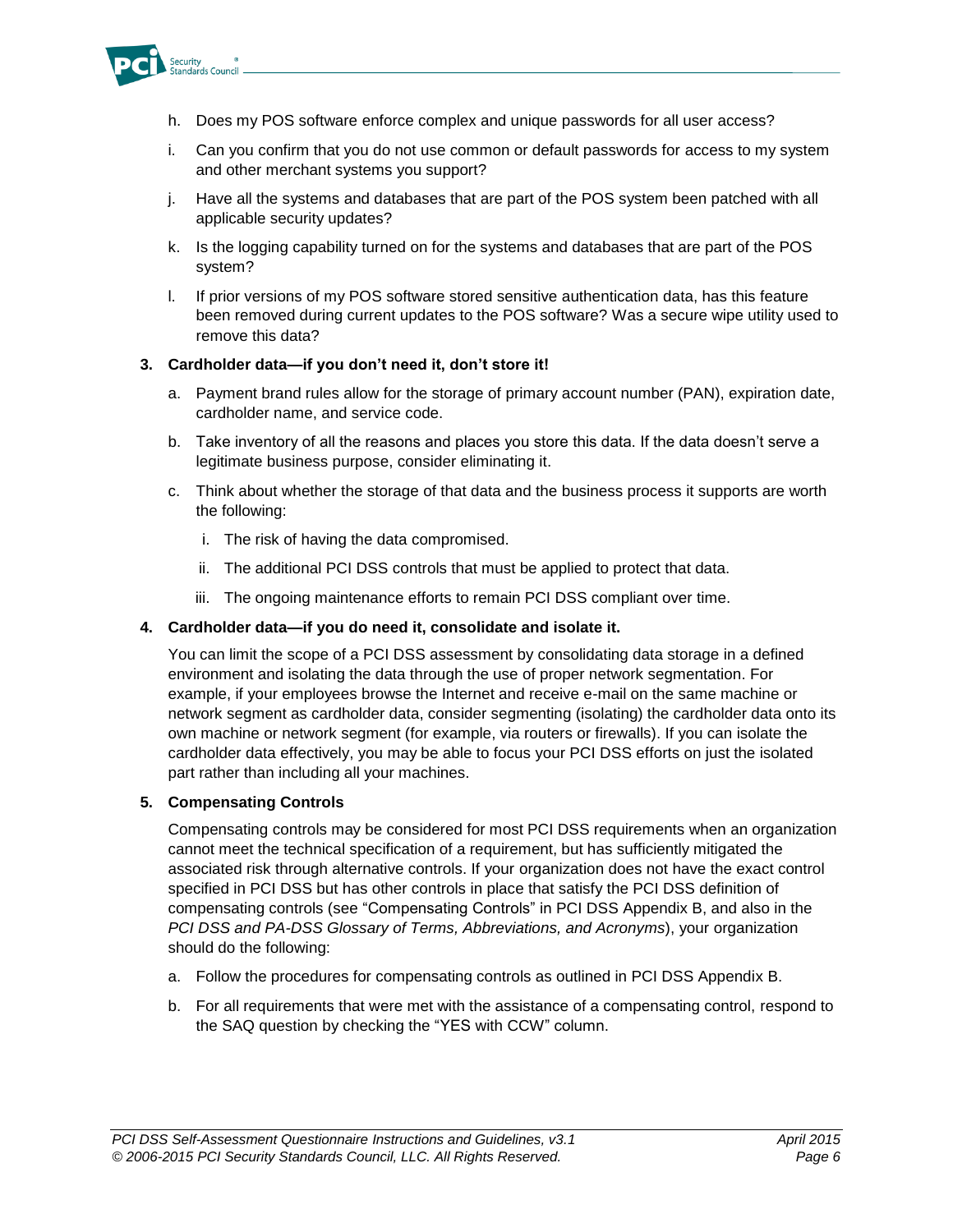

c. Document each compensating control by completing a Compensating Controls Worksheet in Appendix B of the SAQ.



A Compensating Controls Worksheet must be completed for each requirement that is met with a compensating control.

d. Submit all completed Compensating Controls Worksheets, along with your completed SAQ and/or Attestation of Compliance, according to instructions from your acquirer or payment brand.

#### **6. Professional Assistance and Training**

- a. If you would like to engage a security professional for help with your self-assessment, we encourage you to consider contacting a Qualified Security Assessor (QSA). QSAs have been trained by PCI SSC to conduct PCI DSS assessments and are listed on the PCI SSC website.
- b. The PCI SSC website is a primary source for additional resources, including:
	- The *PCI DSS Glossary of Terms, Abbreviations and Acronyms*
	- Frequently Asked Questions (FAQs)
	- Webinars
	- Information Supplements and Guidelines
	- SAQ forms and Attestations of Compliance
- c. PCI SSC also provides a number of training programs to help build awareness for an organization's personnel. Examples include PCI Awareness, the PCI Professional (PCIP) program, and the Internal Security Assessor (ISA) program.

Please refer to [www.pcisecuritystandards.org](http://www.pcisecuritystandards.org/) for more information.

*Note: Information Supplements complement the PCI DSS and identify additional considerations and recommendations for meeting PCI DSS requirements—they do not change, eliminate, or supersede the PCI DSS or any of its requirements.*

d. Payment-related training programs and resources may also be available from the payment brands and/or your merchant acquirer.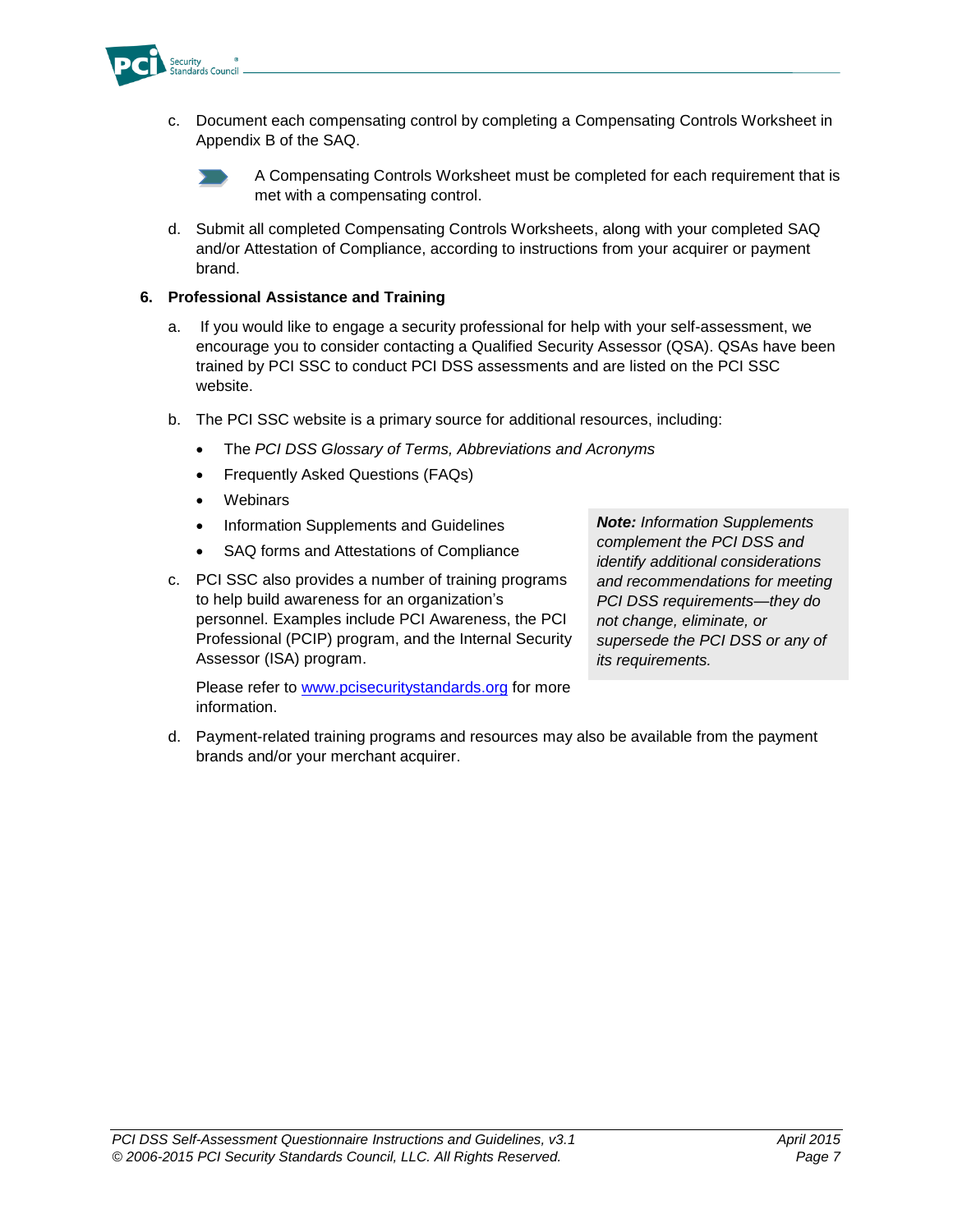

## <span id="page-10-0"></span>**Selecting the SAQ and Attestation that Best Apply to Your Organization**

All merchants and service providers are required to comply with the PCI DSS as applicable to their environments at all times. There are a number of SAQ types, shown briefly in the table below and described in more detail in the following pages. Use the table to help determine which SAQ applies to your organization, and then review the detailed descriptions to ensure you meet all the requirements for that SAQ.

*Note for all SAQs except SAQ D:* These SAQs include questions that apply to a specific type of merchant environment, as defined in the related SAQ eligibility criteria. If there are PCI DSS requirements applicable to your environment that are not covered in a given SAQ, it may be an indication that this SAQ is not suitable for your environment. Additionally, you must comply with all applicable PCI DSS requirements in order to be PCI DSS compliant.

| <b>SAQ</b>  | <b>Description</b>                                                                                                                                                                                                                                                                                                                                                                      |
|-------------|-----------------------------------------------------------------------------------------------------------------------------------------------------------------------------------------------------------------------------------------------------------------------------------------------------------------------------------------------------------------------------------------|
| A           | Card-not-present merchants (e-commerce or mail/telephone-order), that have fully<br>outsourced all cardholder data functions to PCI DSS compliant third-party service<br>providers, with no electronic storage, processing, or transmission of any cardholder<br>data on the merchant's systems or premises.<br>Not applicable to face-to-face channels.                                |
| A-EP        | E-commerce merchants who outsource all payment processing to PCI DSS<br>validated third parties, and who have a website(s) that doesn't directly receive<br>cardholder data but that can impact the security of the payment transaction. No<br>storage, processing, or transmission of cardholder data on merchant's systems or<br>premises.<br>Applicable only to e-commerce channels. |
| B           | Merchants using only:<br>Imprint machines with no electronic cardholder data storage, and/or<br>Ξ<br>Standalone, dial-out terminals with no electronic cardholder data storage.<br>٠<br>Not applicable to e-commerce channels.                                                                                                                                                          |
| <b>B-IP</b> | Merchants using only standalone, PTS-approved payment terminals with an IP<br>connection to the payment processor with no electronic cardholder data storage.<br>Not applicable to e-commerce channels.                                                                                                                                                                                 |
| C-VT        | Merchants who manually enter a single transaction at a time via a keyboard into an<br>Internet-based, virtual payment terminal solution that is provided and hosted by a<br>PCI DSS validated third-party service provider. No electronic cardholder data<br>storage.<br>Not applicable to e-commerce channels.                                                                         |
| $\mathbf C$ | Merchants with payment application systems connected to the Internet, no electronic<br>cardholder data storage.<br>Not applicable to e-commerce channels.                                                                                                                                                                                                                               |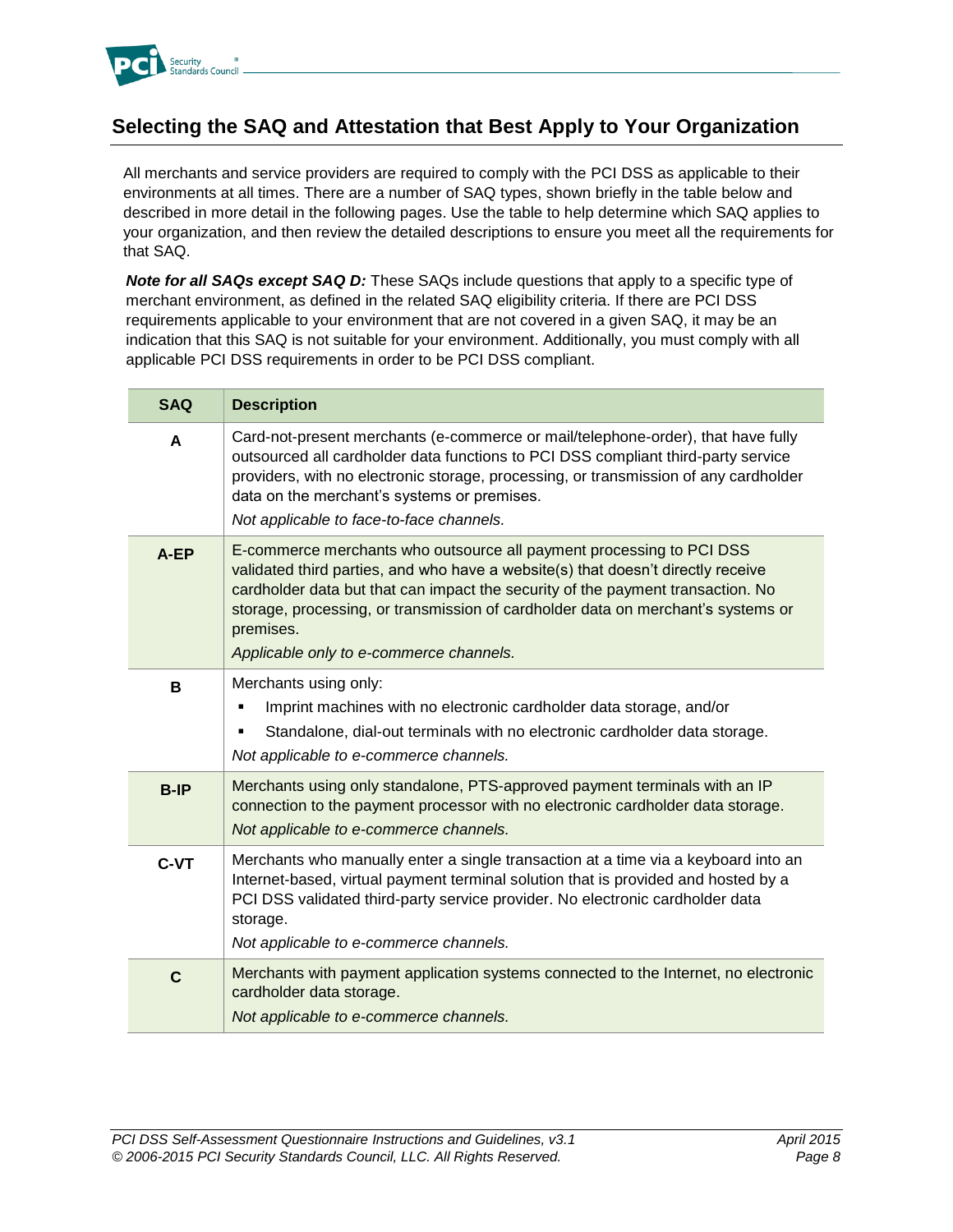

| <b>SAQ</b>                    | <b>Description</b>                                                                                                                                                                                               |  |
|-------------------------------|------------------------------------------------------------------------------------------------------------------------------------------------------------------------------------------------------------------|--|
| P <sub>2</sub> P <sub>E</sub> | Merchants using only hardware payment terminals included in and managed via a<br>validated, PCI SSC-listed P2PE solution, with no electronic cardholder data storage.<br>Not applicable to e-commerce merchants. |  |
| D                             | <b>SAQ D for Merchants:</b> All merchants not included in descriptions for the above<br>SAQ types.                                                                                                               |  |
|                               | SAQ D for Service Providers: All service providers defined by a payment brand as<br>eligible to complete an SAQ.                                                                                                 |  |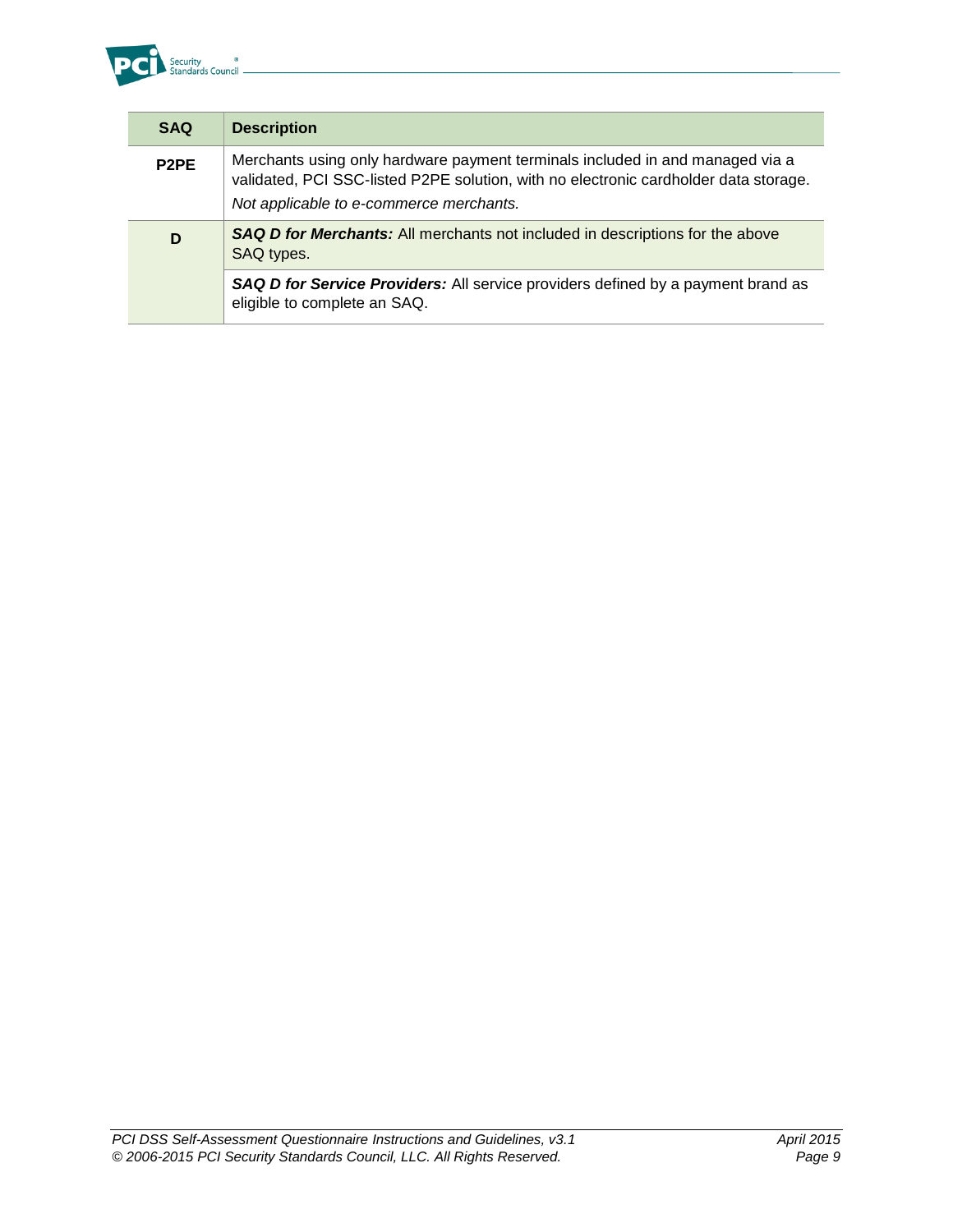

#### <span id="page-12-0"></span>**SAQ A – Card-not-present Merchants, All Cardholder Data Functions Fully Outsourced**

*SAQ A has been developed to address requirements applicable to merchants whose cardholder data functions are completely outsourced to validated third parties, where the merchant retains only paper reports or receipts with cardholder data.*

*For a graphical guide to choosing your SAQ type, please see "Which SAQ Best Applies to My Environment?" on page 18.*

SAQ A merchants may be either e-commerce or mail/telephoneorder merchants (card-not-present) and do not store, process, or transmit any cardholder data in electronic format on their systems or premises.

SAQ A merchants will confirm that they meet the following eligibility criteria for this payment channel:

- Your company accepts only card-not-present (e-commerce or mail/telephone-order) transactions;
- All processing of cardholder data is entirely outsourced to PCI DSS validated third-party service providers;
- Your company does not electronically store, process, or transmit any cardholder data on your systems or premises, but relies entirely on a third party(s) to handle all these functions;
- Your company has confirmed that all third party(s) handling storage, processing, and/or transmission of cardholder data are PCI DSS compliant; **and**
- **•** Your company retains only paper reports or receipts with cardholder data, and these documents are not received electronically.

*Additionally, for e-commerce channels:* 

 All elements of all payment pages delivered to the consumer's browser originate only and directly from a PCI DSS validated third-party service provider(s).

#### *This SAQ is not applicable to face-to-face channels.*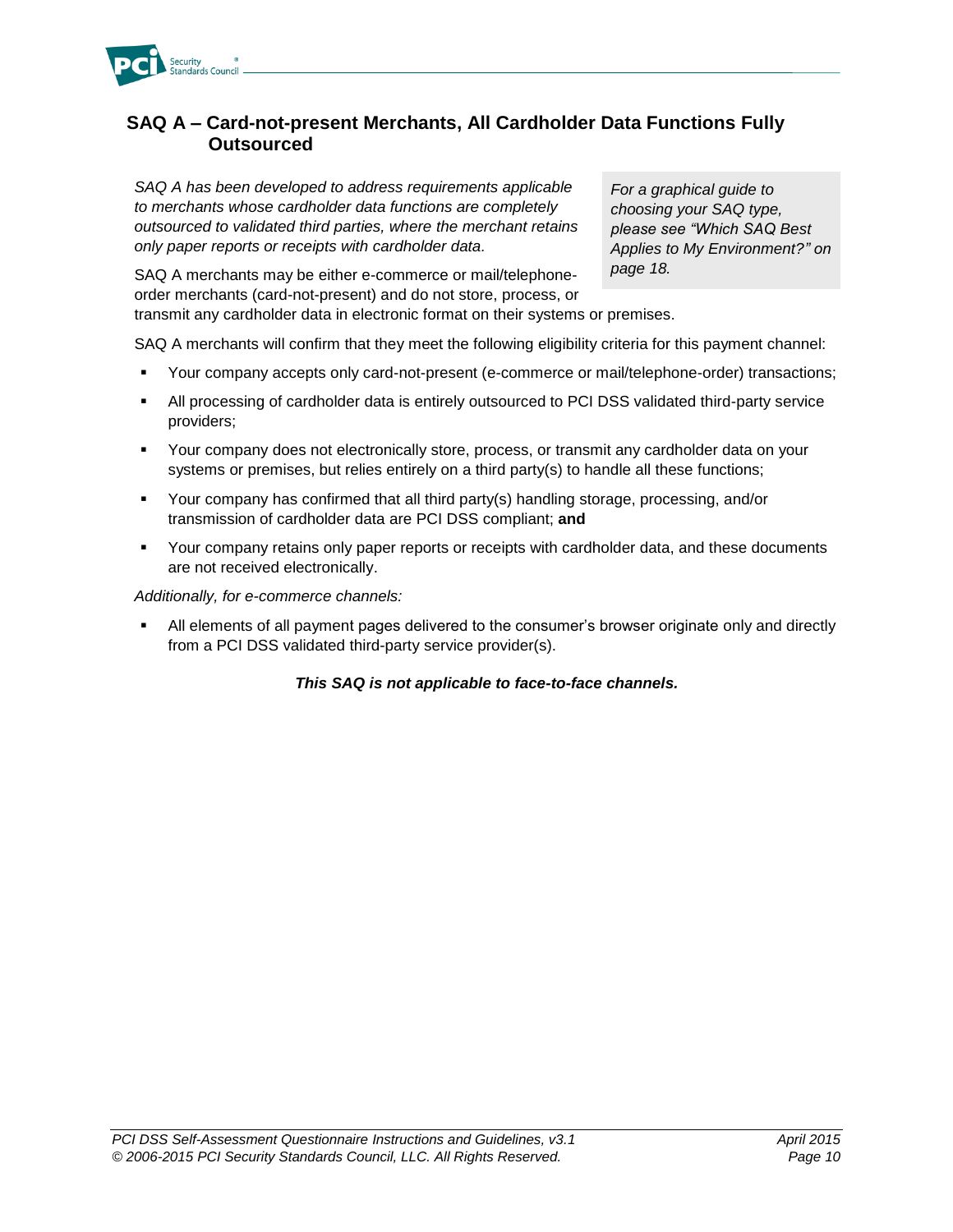

## <span id="page-13-0"></span>**SAQ A-EP – Partially Outsourced E-Commerce Merchants Using a Third-Party Website for Payment Processing**

*SAQ A-EP has been developed to address requirements applicable to e-commerce merchants with a website(s) that does not itself receive cardholder data but which does affect the security of the payment transaction and/or the integrity of the page that accepts the consumer's cardholder data.*

SAQ A-EP merchants are e-commerce merchants who partially outsource their e-commerce payment channel to PCI DSS validated third parties and do not electronically store, process, or transmit any cardholder data on their systems or premises.

*For a graphical guide to choosing your SAQ type, please see "Which SAQ Best Applies to My Environment?" on page 18.*

SAQ A-EP merchants will confirm that they meet the following eligibility criteria for this payment channel:

- Your company accepts only e-commerce transactions;
- All processing of cardholder data, with the exception of the payment page, is entirely outsourced to a PCI DSS validated third-party payment processor;
- Your e-commerce website does not receive cardholder data but controls how consumers, or their cardholder data, are redirected to a PCI DSS validated third-party payment processor;
- **If merchant website is hosted by a third-party provider, the provider is validated to all applicable** PCI DSS requirements (e.g., including PCI DSS Appendix A if the provider is a shared hosting provider);
- Each element of the payment page(s) delivered to the consumer's browser originates from either the merchant's website or a PCI DSS compliant service provider(s);
- Your company does not electronically store, process, or transmit any cardholder data on your systems or premises, but relies entirely on a third party(s) to handle all these functions;
- Your company has confirmed that all third party(s) handling storage, processing, and/or transmission of cardholder data are PCI DSS compliant; and
- Your company retains only paper reports or receipts with cardholder data, and these documents are not received electronically.

#### *This SAQ is applicable only to e-commerce channels.*

*Note: For the purposes of SAQ A-EP, PCI DSS requirements that refer to the "cardholder data environment" are applicable to the merchant website(s). This is because the merchant website directly impacts how the payment card data is transmitted, even though the website itself does not receive cardholder data.*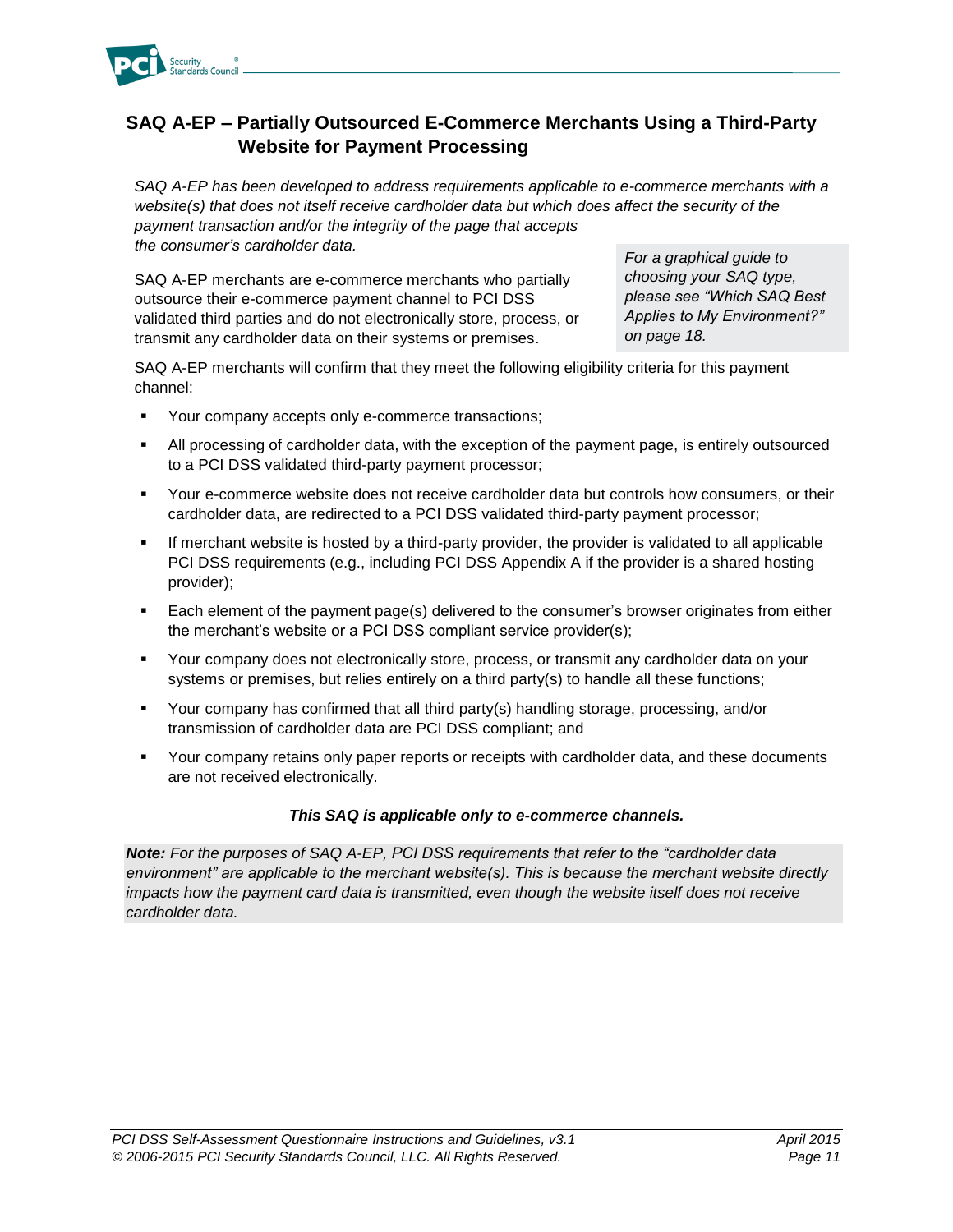

## <span id="page-14-0"></span>**SAQ B – Merchants with Only Imprint Machines or Only Standalone, Dial-Out Terminals. No Electronic Cardholder Data Storage**

*SAQ B has been developed to address requirements applicable to merchants who process cardholder data only via imprint machines or standalone, dial-out terminals.*

SAQ B merchants may be either brick-and-mortar (card-present) or mail/telephone order (card-not-present) merchants, and do not store cardholder data on any computer system. SAQ B merchants will confirm that they meet the following eligibility criteria for this payment channel:

*For a graphical guide to choosing your SAQ type, please see "Which SAQ Best Applies to My Environment?" on page 18.*

- Your company uses only an imprint machine and/or uses only standalone, dial-out terminals (connected via a phone line to your processor) to take your customers' payment card information;
- The standalone, dial-out terminals are not connected to any other systems within your environment;
- The standalone, dial-out terminals are not connected to the Internet;
- Your company does not transmit cardholder data over a network (either an internal network or the Internet);
- Your company retains only paper reports or paper copies of receipts with cardholder data, and these documents are not received electronically; **and**
- Your company does not store cardholder data in electronic format.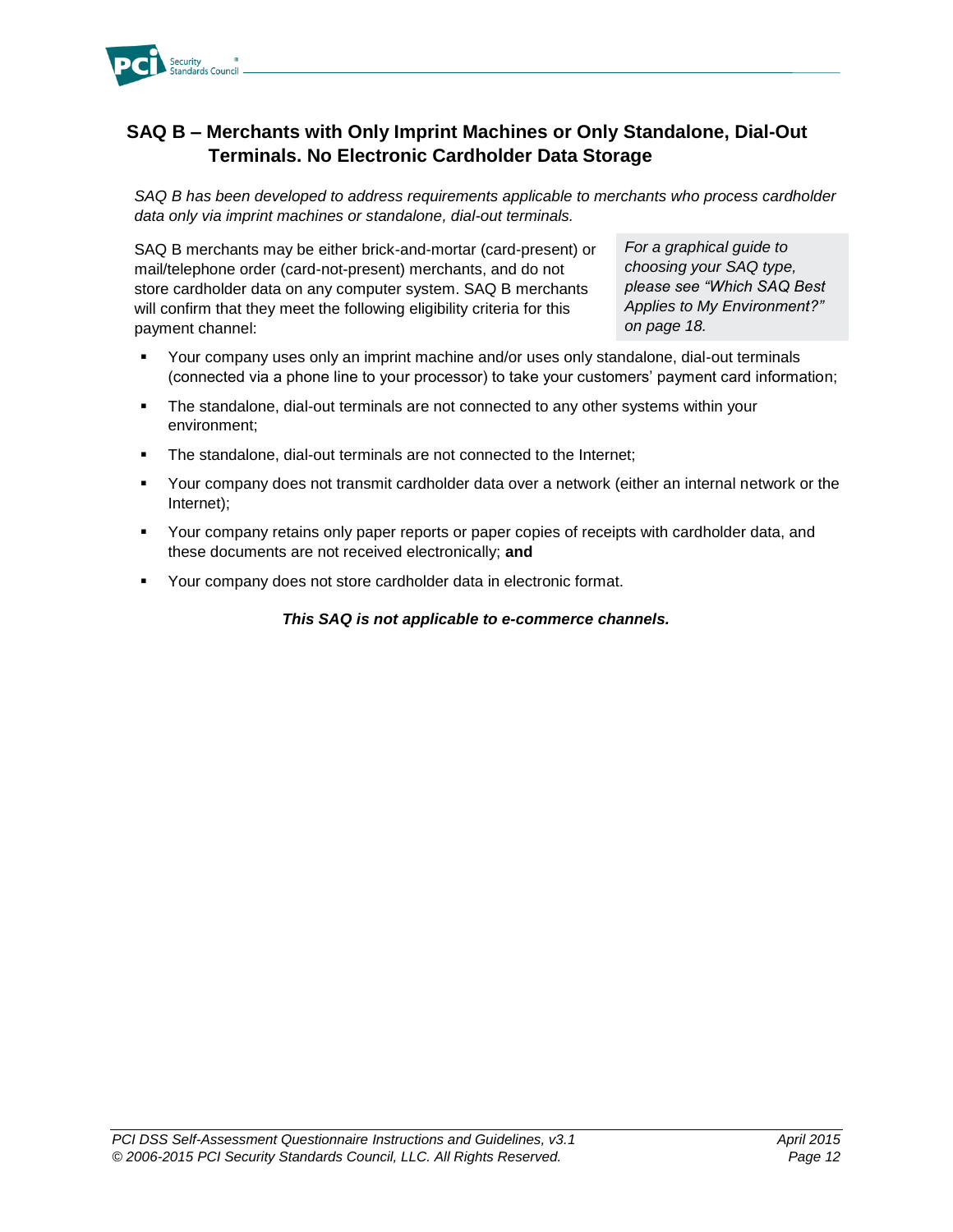

## <span id="page-15-0"></span>**SAQ B-IP – Merchants with Standalone, IP-Connected PTS Point-of-Interaction (POI) terminals, No Electronic Cardholder Data Storage**

*SAQ B-IP has been developed to address requirements applicable to merchants who process cardholder data only via standalone, PTS-approved point-of-interaction (POI) devices with an IP connection to the payment processor.*

SAQ B-IP merchants may be either brick-and-mortar (card-present) or mail/telephone-order (card-not-present) merchants, and do not store cardholder data on any computer system.

*For a graphical guide to choosing your SAQ type, please see "Which SAQ Best Applies to My Environment?" on page 18.*

SAQ B-IP merchants will confirm that they meet the following eligibility criteria for this payment channel:

- Your company uses only standalone, PTS-approved point-of-interaction (POI) devices (excludes SCRs) connected via IP to your payment processor to take your customers' payment card information;
- The standalone, IP-connected POI devices are validated to the PTS POI program as listed on the PCI SSC website (excludes SCRs);
- The standalone, IP-connected POI devices are not connected to any other systems within your environment (this can be achieved via network segmentation to isolate POI devices from other systems);
- The only transmission of cardholder data is from the PTS-approved POI devices to the payment processor;
- The POI device does not rely on any other device (e.g., computer, mobile phone, tablet, etc.) to connect to the payment processor;
- Your company retains only paper reports or paper copies of receipts with cardholder data, and these documents are not received electronically; **and**
- Your company does not store cardholder data in electronic format.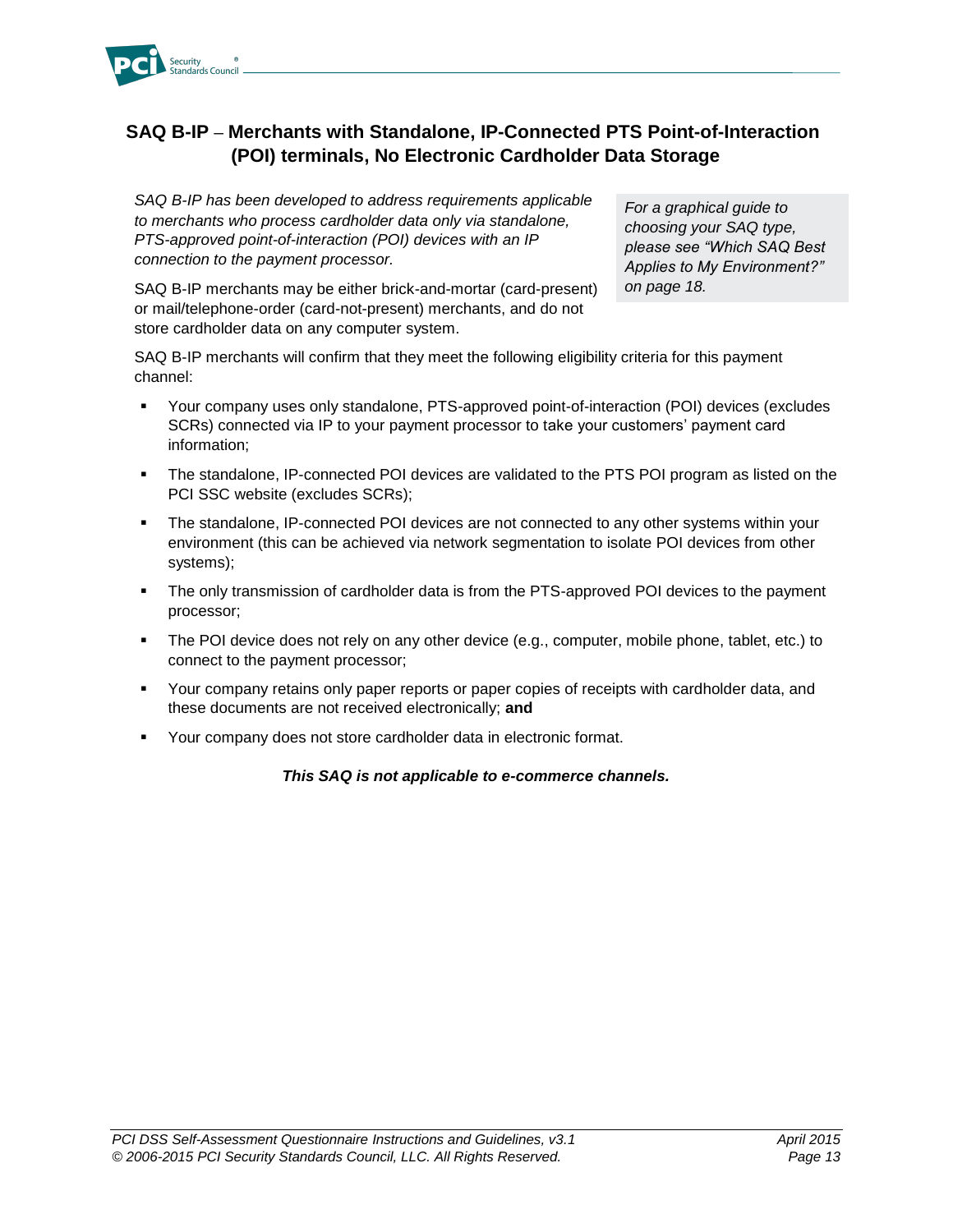

## <span id="page-16-0"></span>**SAQ C-VT – Merchants with Web-Based Virtual Terminals, No Electronic Cardholder Data Storage**

*SAQ C-VT has been developed to address requirements applicable to merchants who process cardholder data only via isolated virtual payment terminals on a personal computer connected to the Internet.* 

A virtual payment terminal is web-browser-based access to an acquirer, processor or third-party service provider website to authorize payment card transactions, where the merchant manually enters payment card data via a securely connected web browser. Unlike physical terminals, virtual payment terminals do not read data directly from a payment card. Payment card transactions are entered manually.

*For a graphical guide to choosing your SAQ type, please see "Which SAQ Best Applies to My Environment" on page 18.*

SAQ C-VT merchants process cardholder data only via a virtual payment terminal and do not store cardholder data on any computer system. These virtual terminals are connected to the Internet to access a third party that hosts the virtual terminal payment-processing function. This third party may be a processor, acquirer, or other third-party service provider who stores, processes, and/or transmits cardholder data to authorize and/or settle merchants' virtual terminal payment transactions.

This SAQ option is intended to apply only to merchants who manually enter a single transaction at a time via a keyboard into an Internet-based virtual terminal solution. SAQ C-VT merchants may be brick-and-mortar (card-present) or mail/telephone-order (card-not-present) merchants.

SAQ C-VT merchants will confirm that they meet the following eligibility criteria for this payment channel:

- Your company's only payment processing is via a virtual payment terminal accessed by an Internet-connected web browser;
- Your company's virtual payment terminal solution is provided and hosted by a PCI DSS validated third-party service provider;
- Your company accesses the PCI DSS-compliant virtual payment terminal solution via a computer that is isolated in a single location, and is not connected to other locations or systems within your environment (this can be achieved via a firewall or network segmentation to isolate the computer from other systems);
- Your company's computer does not have software installed that causes cardholder data to be stored (for example, there is no software for batch processing or store-and-forward);
- Your company's computer does not have any attached hardware devices that are used to capture or store cardholder data (for example, there are no card readers attached);
- **•** Your company does not otherwise receive or transmit cardholder data electronically through any channels (for example, via an internal network or the Internet);
- Your company retains only paper reports or paper copies of receipts; and these documents are not received electronically; **and**
- Your company does not store cardholder data in electronic format.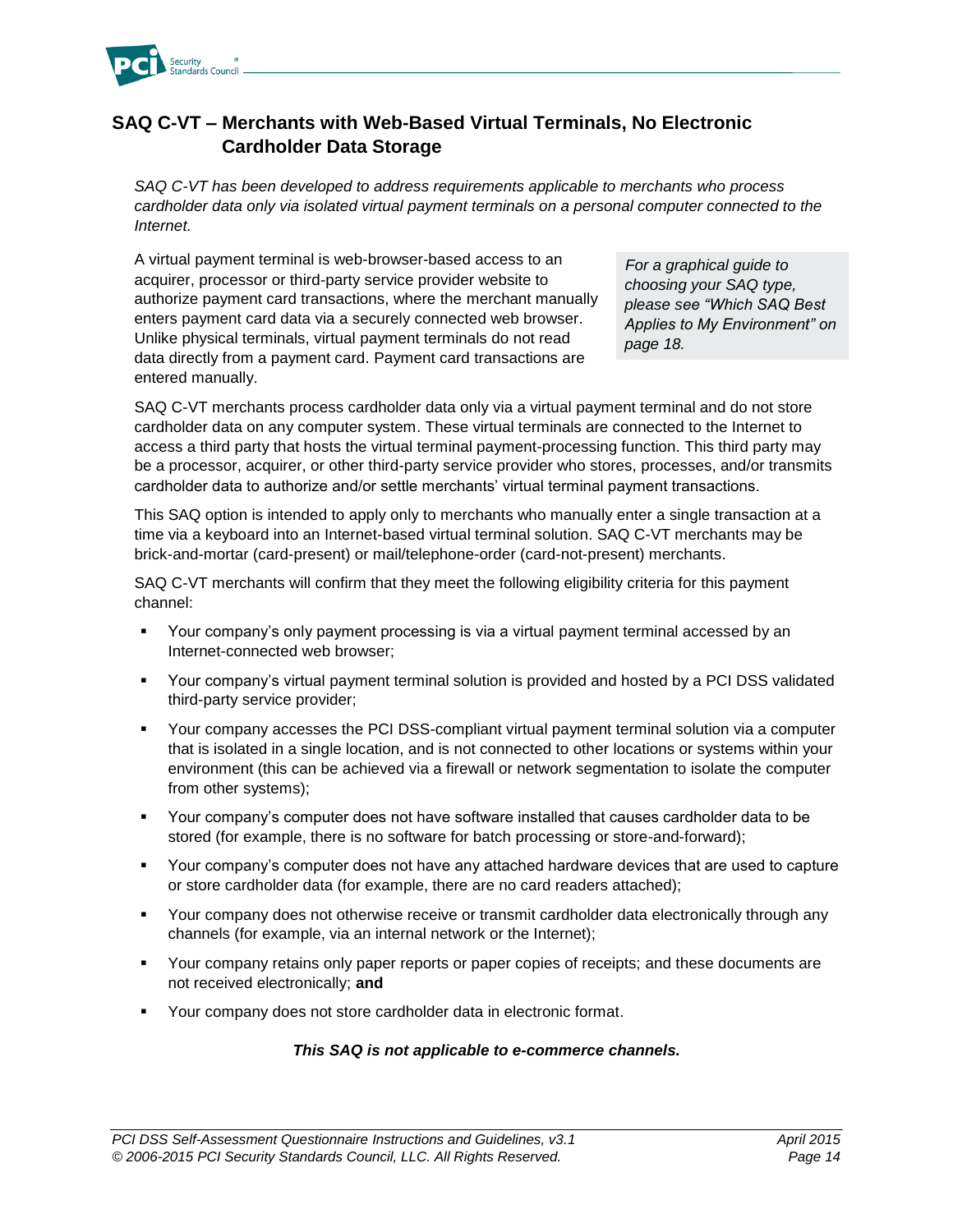

## <span id="page-17-0"></span>**SAQ C – Merchants with Payment Application Systems Connected to the Internet, No Electronic Cardholder Data Storage**

*SAQ C has been developed to address requirements applicable to merchants whose payment application systems (for example, point-of-sale systems) are connected to the Internet (for example, via DSL, cable modem, etc.).*

SAQ C merchants process cardholder data via a point-of-sale (POS) system or other payment application systems connected to the Internet, do not store cardholder data on any computer system, and may be either brick-and-mortar (card-present) or e-commerce or mail/telephone-order (card-not-present) merchants.

*For a graphical guide to choosing your SAQ type, please see "Which SAQ Best Applies to My Environment?" on page 18.*

SAQ C merchants will confirm that they meet the following eligibility criteria for this payment channel:

- Your company has a payment application system and an Internet connection on the same device and/or same local area network (LAN);
- The payment application system/Internet device is not connected to any other systems within your environment (this can be achieved via network segmentation to isolate payment application system/Internet device from all other systems);
- **The physical location of the POS environment is not connected to other premises or locations,** and any LAN is for a single store only;
- Your company retains only paper reports or paper copies of receipts, and these documents are not received electronically; **and**
- Your company does not store cardholder data in electronic format.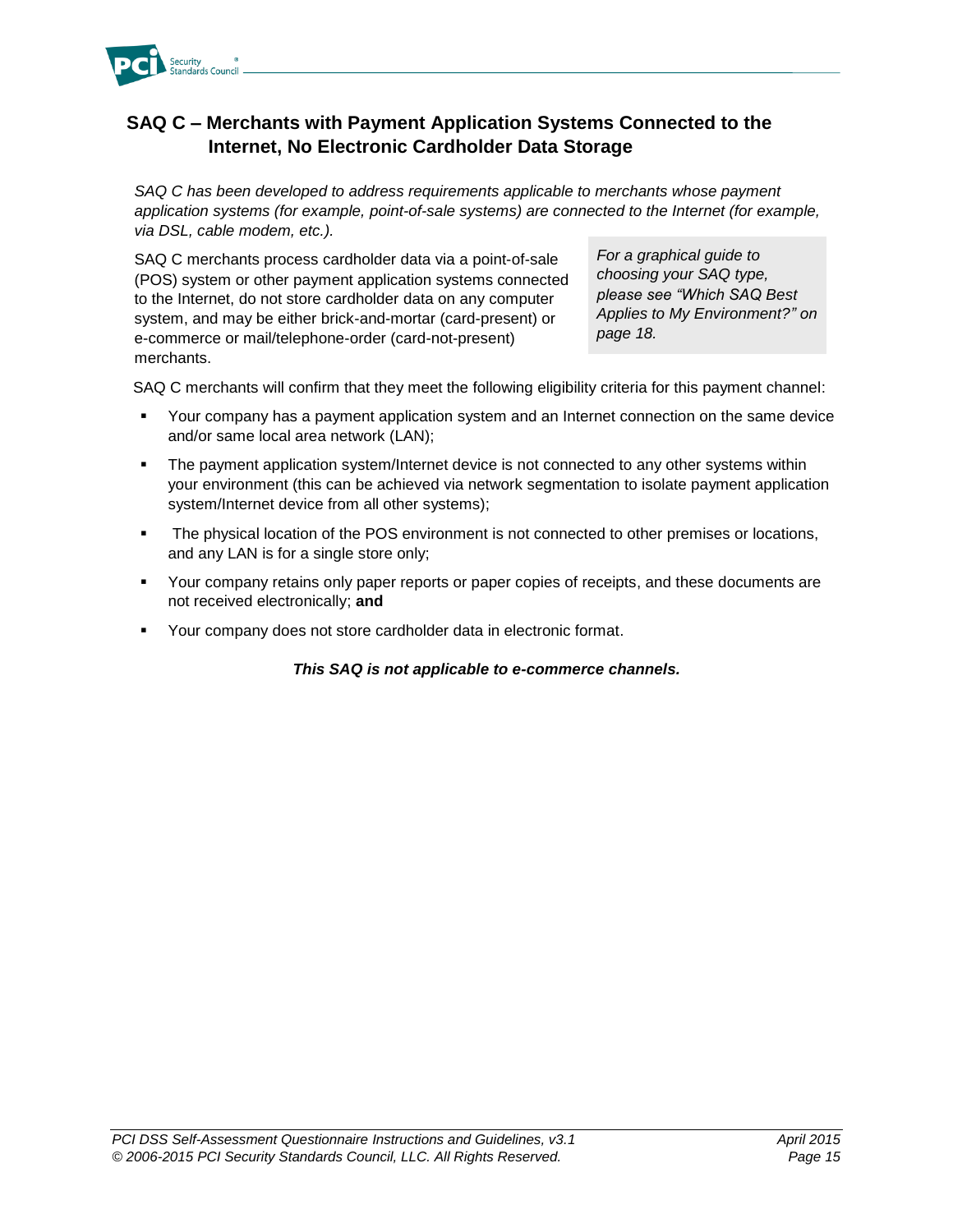

## <span id="page-18-0"></span>**SAQ P2PE – Merchants using Only Hardware Payment Terminals in a PCI SSC-listed P2PE Solution, No Electronic Cardholder Data Storage**

*SAQ P2PE has been developed to address requirements applicable to merchants who process*  cardholder data only via payment terminals included in a validated and PCI SSC-listed Point-to-Point *Encryption (P2PE) solution.*

SAQ P2PE merchants do not have access to clear-text account data on any computer system, and only enter account data via hardware payment terminals from a PCI SSC-approved P2PE solution. SAQ P2PE merchants may be either brick-and-mortar (card-present) or mail/telephone-order (card-not-present) merchants. For example, a mail/telephone-order merchant could

*For a graphical guide to choosing your SAQ type, please see "Which SAQ Best Applies to My Environment?" on page 18.*

be eligible for SAQ P2PE if they receive cardholder data on paper or over a telephone, and key it directly and only into a P2PE validated hardware device.

SAQ P2PE merchants will confirm that they meet the following eligibility criteria for this payment channel:

- All payment processing is via a validated PCI P2PE solution approved and listed by the PCI SSC;
- **The only systems in the merchant environment that store, process or transmit account data are** the Point of Interaction (POI) devices which are approved for use with the validated and PCIlisted P2PE solution;
- Your company does not otherwise receive or transmit cardholder data electronically.
- **There is no legacy storage of electronic cardholder data in the environment;**
- If your company stores cardholder data, such data is only in paper reports or copies of paper receipts and is not received electronically; **and**
- Your company has implemented all controls in the *P2PE Instruction Manual (PIM)* provided by the P2PE Solution Provider.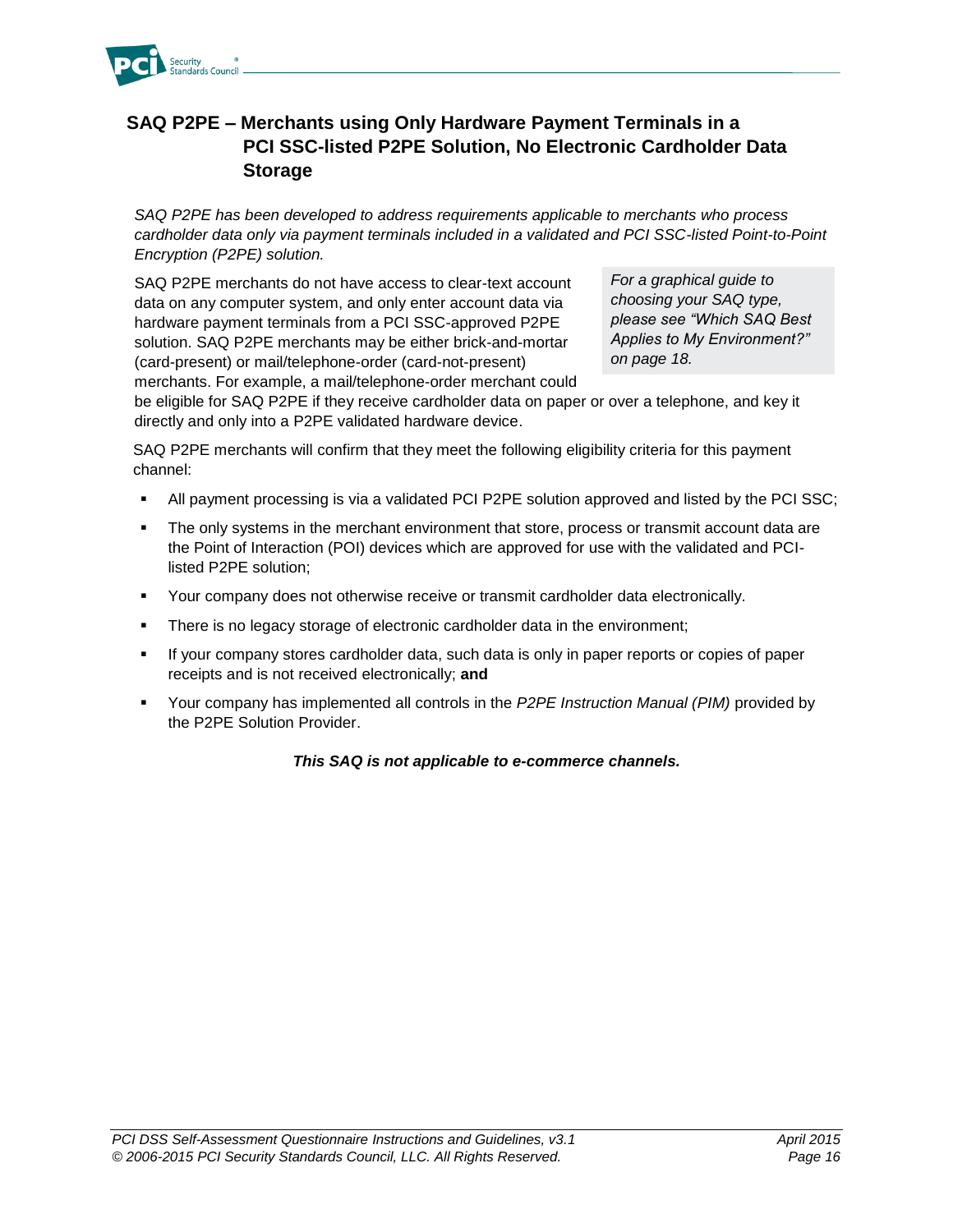

## <span id="page-19-0"></span>**SAQ D for Merchants – All Other SAQ-Eligible Merchants**

*SAQ D for Merchants applies to SAQ-eligible merchants not meeting the criteria for any other SAQ type.*

Examples of merchant environments that would use SAQ D may include but are not limited to:

- E-commerce merchants who accept cardholder data on their website;
- Merchants with electronic storage of cardholder data;
- Merchants that don't store cardholder data electronically but that do not meet the criteria of another SAQ type;
- Merchants with environments that might meet the criteria of another SAQ type, but that have additional PCI DSS requirements applicable to their environment.

*For a graphical guide to choosing your SAQ type, please see "Which SAQ Best Applies to My Environment?" on page 18.*

#### <span id="page-19-1"></span>**SAQ D for Service Providers – SAQ-Eligible Service Providers**

*SAQ D for Service Providers applies to all service providers defined by a payment brand as being SAQ-eligible.*

*Note for SAQ D for Merchants and SAQ D for Service Providers:* While many organizations completing SAQ D will need to validate compliance with every PCI DSS requirement, some

organizations with very specific business models may find that some requirements do not apply. For example, a company that does not use wireless technology in any capacity would not be expected to validate compliance with the sections of the PCI DSS that are specific to managing wireless technology. See the specific guidance in the respective SAQ D for information about the exclusion of other, specific requirements.

*For a graphical guide to choosing your SAQ type, please see "Which SAQ Best Applies to My Environment?" on page 18.*